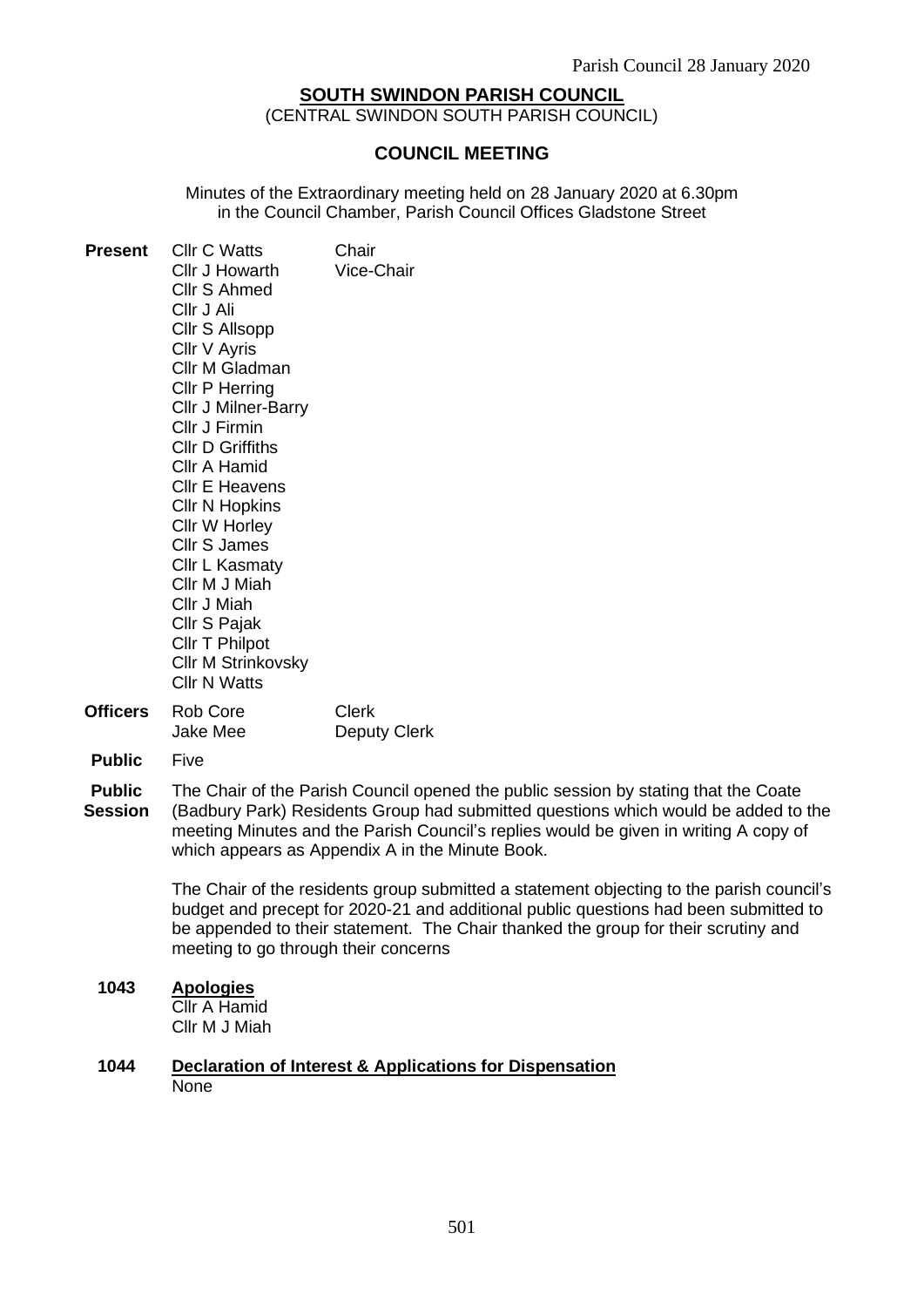# **1045 Chairs Report**

A copy of which appears as Appendix B in the Minute Book.

The Chair gave a verbal report stating that the budget had been the most challenging to date that included taking into consideration the 2016 budget, when the Parish Council had 4 weeks to create a budget from scratch with a resource starved Borough Council supplying a shared Clerk, divided between 4 other emerging Parishes and no other staff.

From humble beginnings the parish council had achieved a significant amount in a short period of time. the Parish had Improved grounds maintenance from day one, increasing grass cutting and securing continuation of services, resources and retaining experienced hardworking staff.

Where playgrounds had been run down, the Parish re-invested and regenerated 10 of the neediest and ensured that all playgrounds were made safe and regularly inspected.

Where allotments had been neglected, the Parish had funded much needed improvements and worked closely with the allotment holders, decreasing the cost of ownership for parishioners.

Where Libraries were going to be closed, the Parish saved the Parks Library and the Old Town Library, refocusing on younger borrowers and increasing footfall.

Where community centres were to be closed or were in need of urgent repairs, the Parish had supported Broadgreen and Eastcott community centres to ensure doors stay open and continued the vital support to the community.

Where community groups needed help the Parish supported numerous local groups with grants.

Where formal parks had been defunded and vital assets neglected, the Parish started a program of investment in the infrastructure of the Parks.

The budget stands as a watershed for the Parish. It marks the final stage of devolving from the Borough Council and taking full control of the services that the Parish are committed to providing.

Whilst the Parish would have preferred a controlled devolution of services with Street Cleaning transferred this year and grounds maintenance transferred in 2021, it would appear that the Borough had been working in the background to dispose of all the services they provide with four months' notice. Whilst we would have preferred to have had discussions in good faith regarding devolving services, instead of finding out third hand when the January cabinet papers were released by the Borough, we did suspect that this would be the case and had been working in the background to ensure we had contingency. It has meant an 11th hour iteration of the budget and I thank the deputy clerk for moving with the ever changing landscape to pull together the budget that has been submitted.

The budget takes into consideration SSPC policies such as:

A commitment to a direct labour organisation, giving greater control of services provided whilst protecting vital terms and conditions of employees.

A freeze of devolving further services or assets from the Borough Council driven by continued austerity.

A commitment to our living wage foundation accreditation.

The precept rise should be put in context. The increase is the first in three years and includes staff transfer contingency that may allow for another freeze in year 5, therefore averaging 2.5% per annum in the first 4 years in line with inflation.

Compared with other large Parishes who have also been equally challenged to take on services from the unitary authorities, the band d equivalent still remains one of the lowest:

Wiltshire and Swindon Super Parishes Comparison:

Parishes: Band D Increase

South Swindon Parish Council: £126.00